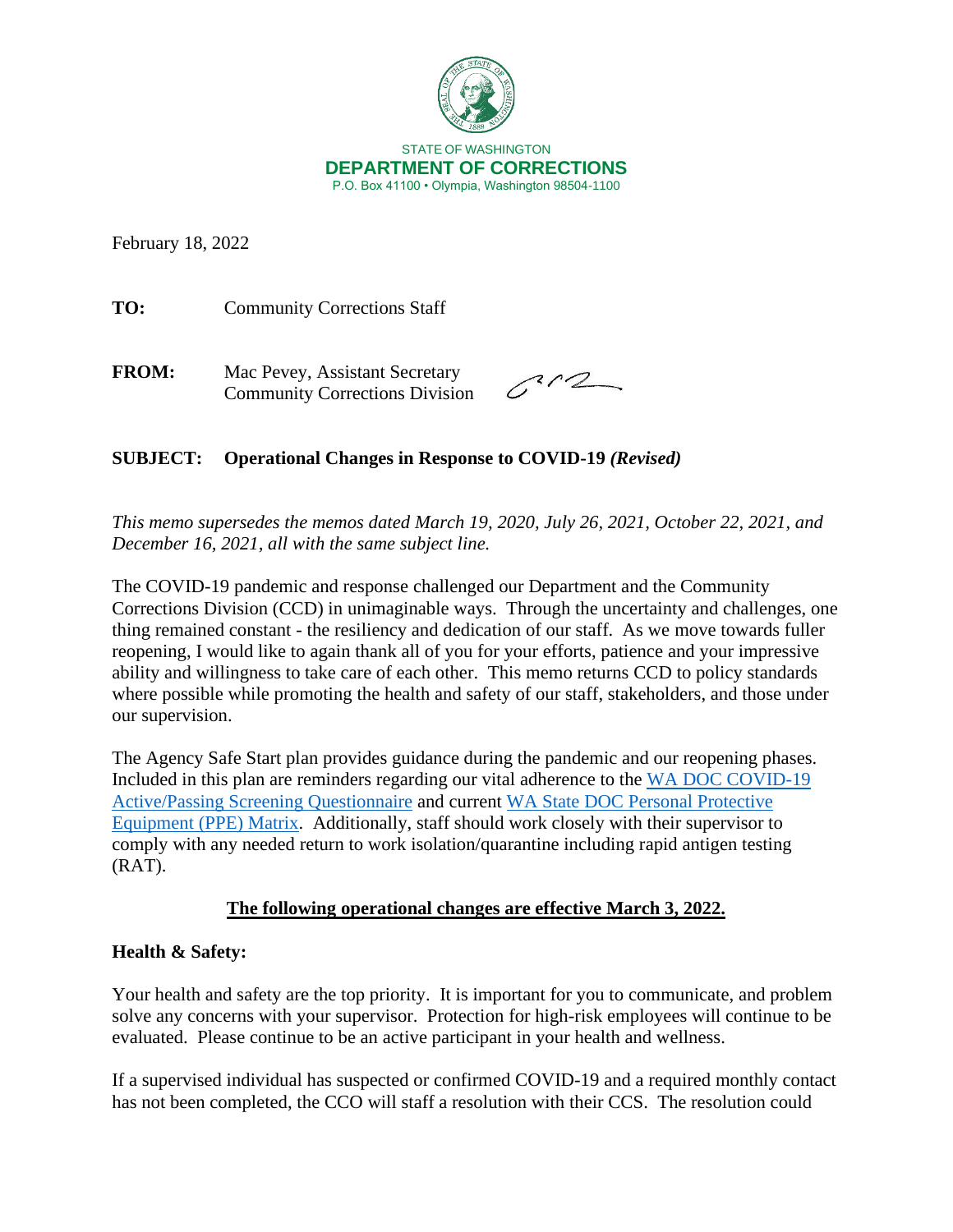Operational Changes in Response to COVID-19 *(Revised)*  February 18, 2022 Page 2

include the use of other means (telephone, video conferencing, etc.) to complete the contact, but face-to-face interactions are favored. Additionally, supervised individuals may be untruthful regarding COVID-19 symptoms or exposures. While safety is paramount, we cannot allow supervised individuals to dictate their supervision by providing false COVID-19 information during the pandemic. Staff are encouraged to complete thorough investigations when these issues arise and work with their CCS to verify information, investigate possible violations, and find solutions. As you would in any case, thoroughly document your observations and case management activities.

#### **Telework:**

In most instances there will be a reduced allowance for telework, a maximum of one day per week, as we continue to increase office staffing to effectively engage supervised individuals. Telework can be granted based on the business needs of the office/unit as determined by the CCS per DOC Policy 830.300.

Telework may also be used as a mitigation strategy for staff exposed to or in close contact with a COVID-19 positive individual based on Agency Return to Work Phase 3 guidance.

#### **Contact Standards, Office Contacts, Field Work and Supervision Activities:**

Contact standards resume per DOC Policy 380.200 Community Supervision of Offenders. When conducting face-to-face contacts, current protocols specific to PPE, cleaning, masking, and social distancing will be followed. If COVID-19 concerns are present during any face-to-face contact, staff are encouraged to conduct the contact outside in the open air.

#### **Transports:**

Transports will be conducted per DOC Policy 420.100 Transportation Standards. If a CCD violator is suspected or confirmed to be COVID-19 positive, as determined by a medical practitioner, staff will contact the HQ Nurse Desk immediately and follow current PPE protocols.

CCD staff can respond to meet law enforcement for a transfer of custody following a law enforcement-initiated arrest with CCS permission. Staff can also perform hospital watches, including assuming hospital watches from law enforcement with CCS permission. These activities are considered higher risk and require strict adherence to the current PPE protocols.

#### **Violation Response:**

Statewide violator capacity remains low, as most jails have their own pandemic-related limitations. Review violations for possible mitigation per DOC Policy 460.130 when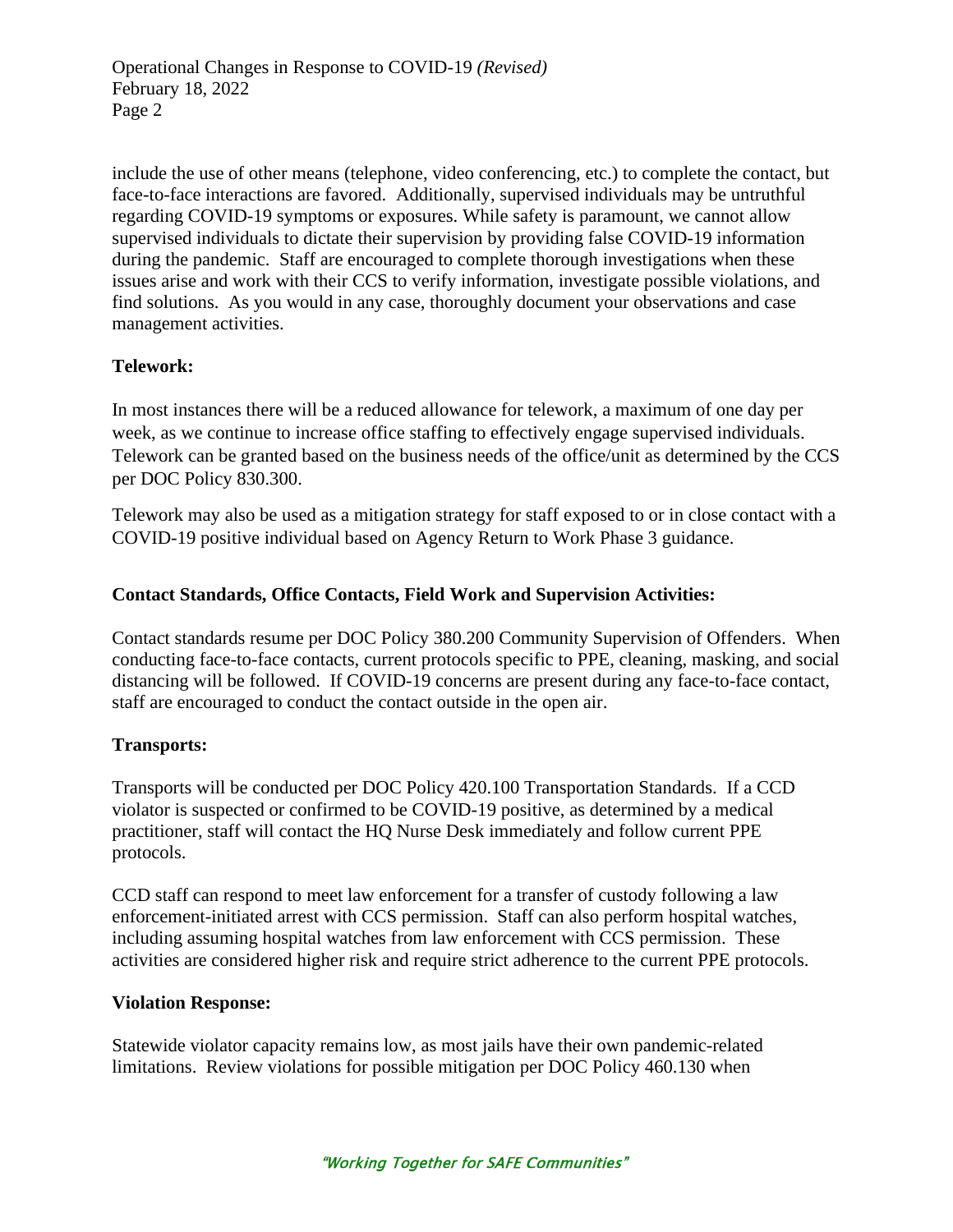Operational Changes in Response to COVID-19 *(Revised)*  February 18, 2022 Page 3

appropriate. CCS(s) are encouraged to consider violator capacity when approving/denying the arrest of a supervised individual.

# **Warrant Apprehension Activities:**

Five (5) day warrant checks as specified in DOC 350.750 will not be completed, as this is not a statutorily driven activity. Additionally, organized warrant sweeps within field offices remain suspended due to violator capacity. Specific and targeted warrant apprehensions may be conducted with pre-planning and prior CCS authorization when the Department has credible information regarding an absconder's whereabouts.

# **Community Work Crews:**

The operation of our community-based work crews continues with limited capacity. Work crew activities are restricted to outdoor, open-air sites (litter crews, landscaping, etc.). The current protocols specific to PPE, cleaning, masking, and social distancing will be followed.

# **Cognitive Behavioral Interventions:**

Thinking for a Change (T4C) restarts with limited capacity to promote distancing and safety. All participants (students and instructors) will be masked during class. Prior to entry into the classroom, all supervised individuals will be required to pass COVID-19 active screening protocols. All PPE protocols must be followed.

# **Sex Offender Treatment and Assessment Program:**

Sex offender treatment resumes in CCD field offices beginning March 14, 2022, with plans to be fully operational by March 28, 2022. Treatment groups may have limited capacity based on COVID-19 social distancing protocols. Participants (clients and therapists) will be masked during treatment sessions. Prior to entry into the group room, all clients will be required to pass COVID-19 active screening protocols. All PPE protocols must be followed.

# **Training:**

In person training can resume. This includes Control and Impendence Tactics (CIT), First Aid/CPR, and other in person training. Careful consideration will be given to each training to maximize the health and safety of all involved. Additionally, monthly CCD Firearms Academies began in February 2022 and will continue until the wait list is exhausted.

# **Drug Testing:**

Drug testing requirements return to policy standards for all supervised individuals in accordance with DOC Policy 420.380 – Drug/Alcohol Testing. Oral swab testing remains authorized if it is